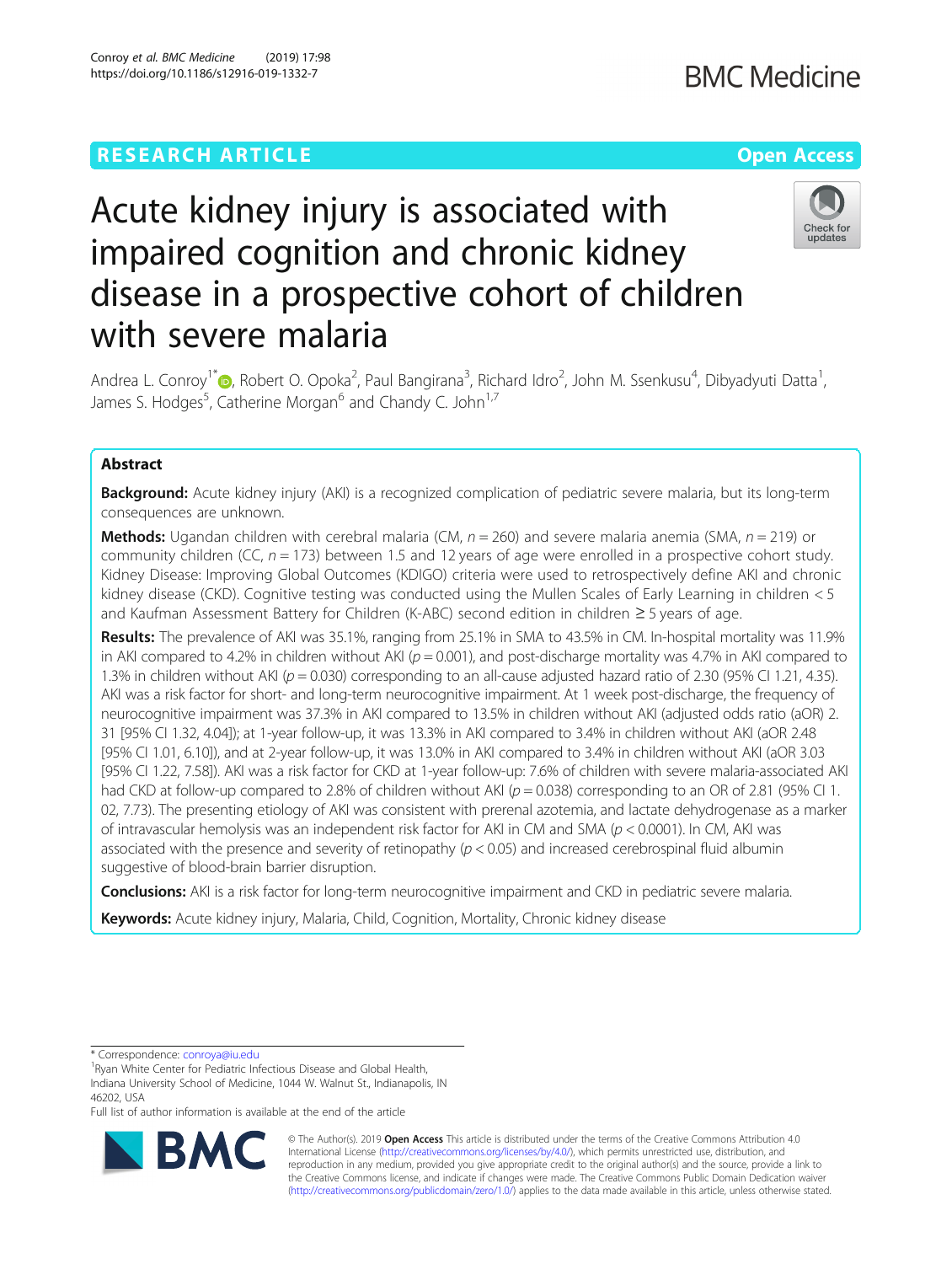## Background

Infection with Plasmodium falciparum is a significant cause of global morbidity and mortality: an estimated 219 million cases of malaria were reported in 2017 with 92% of estimated cases occurring in sub-Saharan Africa [[1\]](#page-10-0). Severe malaria is also a leading cause of acquired neurodisability in African children [\[2](#page-10-0)]. Clinical risk factors described to date for neurocognitive impairment in severe malaria are acute neurologic manifestations, e.g., duration of coma and number of seizures [[2](#page-10-0)–[6](#page-10-0)].

Although children with severe malaria may present with signs suggesting a focal insult, multi-organ dysfunction is common  $[7-9]$  $[7-9]$  $[7-9]$  $[7-9]$ . Acute kidney injury (AKI) is a common complication of pediatric severe malaria [\[9](#page-10-0), [10](#page-10-0)] associated with mortality  $[9-13]$  $[9-13]$  $[9-13]$  $[9-13]$  and neurologic deficits in survivors [\[10](#page-10-0)]. In a meta-analysis of predictors of mortality in African children with severe malaria, AKI was the strongest predictor of death with an odds ratio of 5.96 (95% confidence interval (CI) 2.93 to 12.11) [\[14](#page-10-0)]. AKI is an established clinical risk factor for chronic kidney disease (CKD) in adults [\[15](#page-10-0)], but information on long-term renal recovery after AKI in pediatric populations is lacking. In particular, there are no data on whether AKI in severe malaria is a risk factor for CKD.

In this prospective cohort study, we evaluated the prevalence of AKI in pediatric severe malaria at admission and investigated the relationship between AKI and clinical and renal recovery, and also with long-term neurocognitive functioning.

## Methods

#### Study participants

The study was performed at Mulago National Referral Hospital in Uganda from 2008 to 2015, enrolling children 18 months to 12 years of age as described [\[4](#page-10-0)] (Additional file [1\)](#page-9-0). All children with P. falciparum on blood smear who met the inclusion criteria for cerebral malaria (CM) and severe malarial anemia (SMA) were enrolled. Children with CM had a coma with no other identifiable cause ruling out meningitis, a prolonged postictal state, or hypoglycemia-associated coma reversed by a glucose infusion. Children with SMA had hemoglobin level  $\leq$  5 g/dL. Children with CM and severe anemia were classified as CM. Age-matched community children (CC) were recruited from the nuclear family, extended family, or household area of children with severe malaria (CM or SMA). Exclusion criteria included prior coma, head trauma, hospitalization for malnutrition, cerebral palsy, or known chronic illness requiring medical care or causing developmental delay.

Children were managed according to the Uganda Clinical Guidelines at the time of the study, including intravenous infusion of 10 mg/kg quinine hydrochloride in 5–10 mL/kg of 5% glucose over a 4-h period for the treatment of severe malaria, repeated every 8 h until the child could take oral medication (quinine or artemetherlumefantrine). Towards the end of the study, the treatment shifted towards the use of parenteral artemisinin-based therapies for the treatment of severe malaria following the 2011 World Health Organization recommendation of injectable artesunate as the first-line treatment for severe malaria. Hypoglycemia was treated with a 1–2-mL/kg 25% dextrose bolus administered intravenously. Fluid resuscitation was managed conservatively according to local guidelines at the time of the study: a fluid bolus of 20 mL/kg of sodium chloride 0.9% intravenously over 1 h was given only for the treatment of shock (systolic blood pressure < 50 mmHg or absent peripheral pulse) with delayed capillary refill  $(> 2 s)$ . Children without shock but with evidence of dehydration received maintenance intravenous fluids. Furosemide was administered to children with clinical evidence of congestive heart failure or lack of urine output over one or more 8-h shifts, after ruling out dehydration and shock, at a dose of 1 mg/kg up to a maximum of 4 mg/kg daily. Dialysis was not available on site at the time the study was conducted.

All children underwent a medical history and physical examination on enrollment. As a measure of disease severity, we evaluated the number of severe malaria criteria present (Additional file [1](#page-9-0): Table S1, Methods). Emotional stimulation was assessed using age-appropriate versions of the Home Observation for the Measurement of the Environment (HOME) [[4\]](#page-10-0).

## Laboratory assessment

Peripheral blood smears were used to quantify parasite density using Giemsa staining with standard protocols. EDTA anticoagulated plasma was collected at admission and stored at − 80 °C until testing. Plasma PfHRP2 levels were measured to assess parasite biomass (Cellabs, Australia) [\[16](#page-10-0)]. Creatinine was tested on cryopreserved enrollment samples using a Beckman Coulter AU680 using the modified Jaffe method (Indiana University, Pathology Laboratory). Samples were sent in batches to the clinical laboratory for creatinine testing between 2012 and 2014, and 1-year follow-up samples were tested in 2016.

## Assessment of kidney function

Acute kidney injury (AKI) was defined retrospectively using Kidney Disease: Improving Global Outcomes (KDIGO) guidelines [\[17](#page-10-0)] based on a single admission creatinine level, with baseline creatinine estimated using CC as described in Additional file [1](#page-9-0). AKI was defined as a 1.5-fold increase in creatinine over baseline and was staged: stage 1, 1.5–1.9× increase in creatinine over baseline; stage 2, 2.0–2.9× increase over baseline; and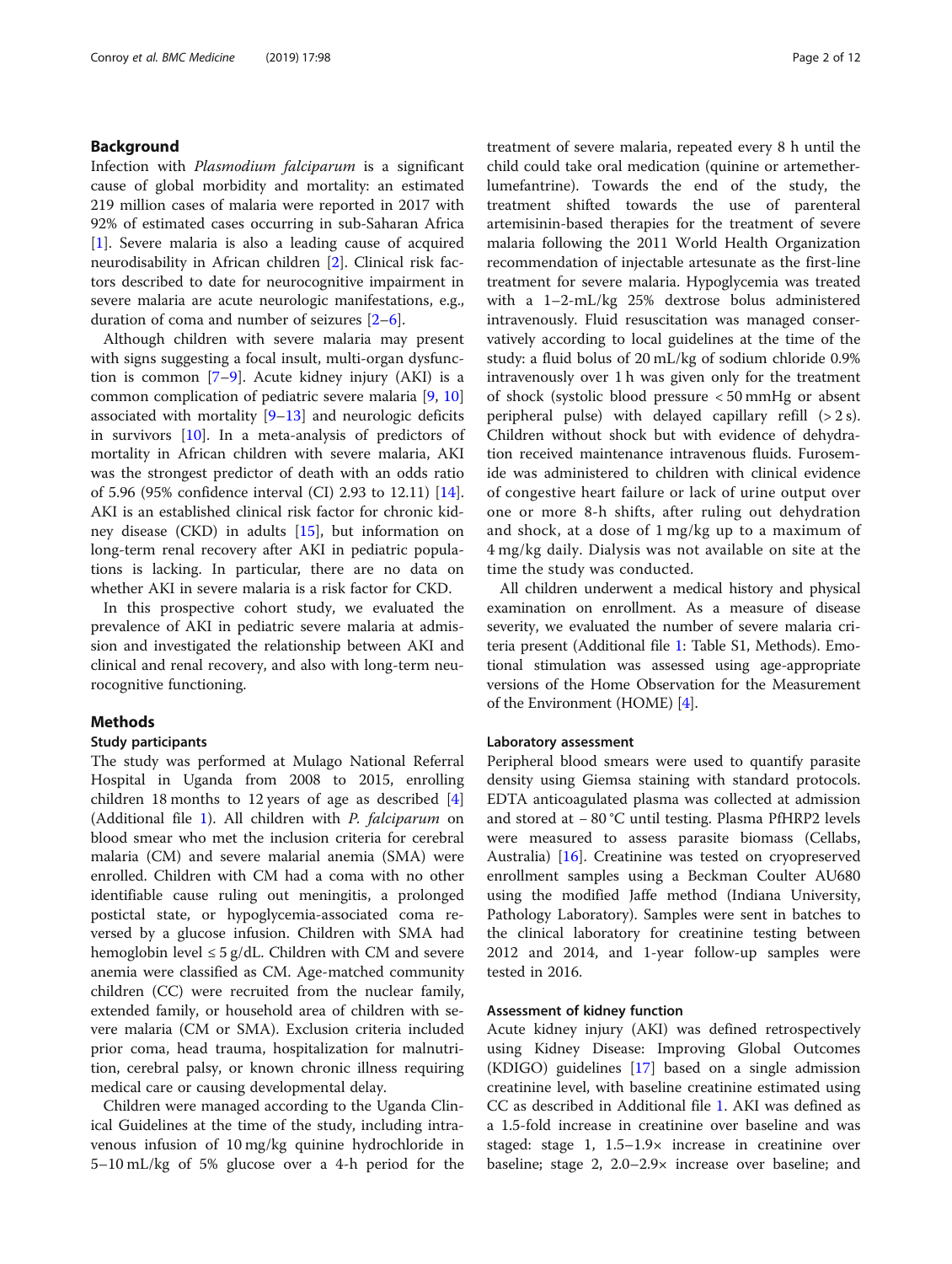stage  $3$ ,  $\geq 3.0 \times$  increase over baseline [[17](#page-10-0)]. Chronic kidney disease (CKD) was defined as an eGFR< 90 mL/min/ 1.73  $m<sup>2</sup>$  using the Bedside Schwartz equation and categorized using KDIGO guidelines [[18](#page-10-0)]. The AKI classification was repeated using an epidemiologic method to estimate baseline creatinine [\[19\]](#page-10-0) (Additional file [1](#page-9-0): Table S2). A comparative analysis is presented in Additional file [1.](#page-9-0)

## Neurocognitive assessment

Children were tested at enrollment (CC) or a week after discharge (CM, SMA) and at 1- and 2-year follow-up. Cognition in children less than 5 years of age was assessed by the Mullen Scales of Early Learning. Scores from fine motor, visual reception, receptive language, and expressive language scales were summed to give the early learning composite score, a measure of the overall cognitive ability. Cognitive ability in children 5 years of age and older was assessed by the Kaufman Assessment Battery for Children second edition (KABC-II). The composite score for the mental processing index was used to assess the child's cognitive ability. Both tests have been validated previously in Ugandan children [[2,](#page-10-0) [4\]](#page-10-0). Neurocognitive impairment was defined as the presence of a gross deficit on neurologic exam or an age-adjusted cognitive z score more than two standard deviations below the mean.

#### Statistical analyses

Age-adjusted z scores for cognition were created using the community children [\[2](#page-10-0), [3\]](#page-10-0). Unadjusted comparisons for continuous and categorical measures used the Wilcoxon rank-sum test or Kruskal-Wallis test and Pearson's  $\chi^2$  or Fisher's exact test, respectively. Logistic regression was used to estimate factors' association with AKI and to test the association between AKI, retinopathy, and neurocognitive outcomes. Ordinal logistic regression was used to assess the relationship between AKI and the ordinal categories of retinopathy. Cox proportional hazards regression was used to evaluate the association between AKI and death. Logistic regression was used to evaluate the association between AKI and cerebrospinal fluid albumin. Adjusters were included in multivariable analyses if they had  $p < 0.10$  in a bivariate analysis or an a priori hypothesized relationship with the outcome. Holm's correction was used to adjust for multiple comparisons. Analyses were done using Stata v14.0 (StataCorp. 2015).

## Role of the funding source

The funders had no role in the study design, analysis, or decision to publish.

## Results

In total, 652 children with enrollment creatinine values were included in the study (Fig. [1](#page-3-0)). The demographic characteristics of the population are presented in Table [1](#page-4-0). The prevalence of AKI was 35.1% overall: 43.5% of children with CM and 25.1% of children with SMA. Children with CM had a more severe AKI than children with SMA (CM: 23.5% stage 1 ( $n = 61$ ), 12.7% stage 2 (*n*)  $=$  33), 7.3% stage 3 ( $n = 19$ ); SMA: 16.0% stage 1 ( $n = 35$ ), 7.3% stage 2 ( $n = 16$ ), 1.8% stage 3 ( $n = 4$ ),  $p < 0.0001$ ). Children with CM had a 2.37-fold (95% CI 1.38, 4.08) increase in the odds of severe AKI (AKI stage 2 or 3) compared to children with SMA ( $p = 0.010$ ). The prevalence of AKI was similar in children treated with quinine, 34.7% ( $n = 133$ ), vs. those treated with parenteral artemisinin derivatives, 36.0% ( $n = 55$ ),  $p = 0.78$ .

## Fluid management, kidney function, and hydration status

The distribution of supportive care and fluid management by severe malaria group and AKI status is shown in Table [2.](#page-7-0) Blood products were commonly administered with 368 children (76.8%) receiving a transfusion during hospitalization. Details on the type of transfusion were available for 107 children, with 104 (96.3%) receiving packed red blood cells. Seventy-three (15.2%) children enrolled in the study received intravenous fluids (including 0.9% saline, Ringer's lactate, or albumin) in addition to parenteral antimalarial therapy. No children fulfilled the criteria for an intravenous fluid bolus. Children with SMA and AKI were more likely to receive a dextrose bolus, and children with CM and AKI were more likely to receive intravenous fluids, a blood transfusion, and furosemide (adjusted  $p < 0.05$ , following Holm's correction for multiple comparisons; Table [2](#page-7-0)).

## **Mortality**

Overall, the mortality was 9.2% with 44 deaths during the 2-year study period: 33 (75%) occurring during hospitalization and 11 (25%) occurring during follow-up. With the exception of 1 child with SMA who died of hypoglycemia, all in-hospital study deaths occurred in children with CM and were related to respiratory failure. Four (12.1%) children had clinical signs of cerebral edema identified as a contributing cause of death. Children who died were more likely to have received intravenous fluids during admission (33.3%,  $n = 11/33$ ) compared to survivors  $(13.9\%, n = 62/446)$   $(p = 0.003)$ with the effect stronger in children without AKI (OR (95% CI), 3.69 (1.07, 12.68),  $p = 0.038$ ) compared to children with AKI (OR (95% CI), 2.12 (0.78, 5.77),  $p = 0.14$ ). Most follow-up deaths (7 of 11) occurred in the first 6 months of follow-up, and all follow-up deaths occurred in children who had severe anemia at the time of study enrollment. Details on the cause of death in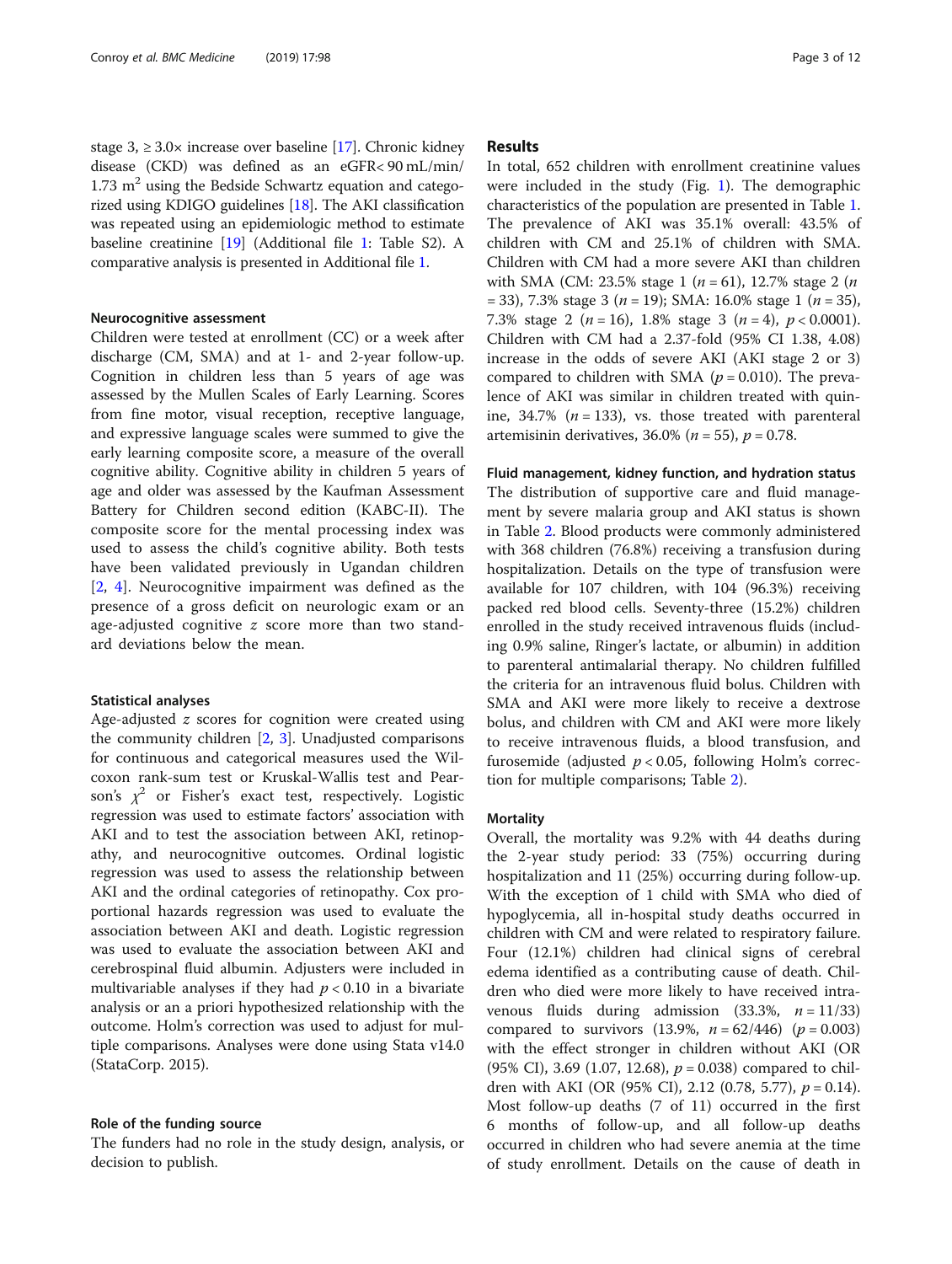<span id="page-3-0"></span>

follow-up were limited as several deaths occurred out of the hospital, but a history of fever, anemia, and malaria was common.

## Association between AKI and clinical recovery

Consistent with previous reports, AKI was associated with increased mortality (Fig. [2](#page-5-0)). In-hospital mortality was 11.9% ( $n = 20/168$ ) for children with AKI compared to 4.2% ( $n = 13/311$ ) in children without AKI ( $p = 0.001$ ), and post-discharge mortality was  $4.7\%$  ( $n = 7/148$ ) in children with AKI compared to 1.3% ( $n = 4/298$ ) in children without AKI ( $p = 0.030$ ) (Additional file [1:](#page-9-0) Tables S10-S11). Overall, 60.6% of in-hospital deaths and 63.6% of post-discharge deaths occurred in children with AKI. In total, 326 (68.1%) children were treated with intravenous quinine, and 153 (31.9%) were treated with parenteral artemisinin derivatives. In children receiving quinine, 14 (12.4%) children with AKI died compared to 13 (6.1%) children without AKI ( $p = 0.050$ ). In children receiving artemisinin derivatives, 6 (10.9%) of those with AKI died compared to 0 (0.0%) children without AKI ( $p = 0.001$ ). From admission to 2-year follow-up, AKI had an adjusted hazards ratio (aHR) for the death of 2.30 (95% CI 1.21, 4.35) following adjustment for age, sex, hemoglobin, disease severity, and parenteral antimalarial treatment (quinine vs. artemisinin derivative)  $(p = 0.0109)$ .

Among the CM survivors, AKI was associated with prolonged fever clearance time  $(p < 0.0001)$ , coma duration  $(p < 0.0001)$ , and length of hospitalization  $(p = 0.0005)$ (Additional file [1:](#page-9-0) Table S10-S11). Among the SMA survivors, recovery times were not associated with AKI status.

## Association between severe malaria, AKI, and chronic kidney disease 1 year later

In children with a history of severe malaria, AKI was a risk factor for CKD with 9 (7.6%) children with AKI on admission having CKD at 1 year follow-up (7.1% in SMA, 7.8% in CM) compared to 7 (2.8%) children without AKI (odds ratio for CKD 2.81 [95% CI 1.02, 7.73]). In children with a history of CM, severe AKI was associated with a 4.08-fold (95% CI 1.03, 16.09) increase in the odds of CKD. Thirteen children with CKD (81.3%) were GFR category 2 (eGFR,  $60-89$  mL/min/1.73 m<sup>2</sup>) and 3 (18.8%) category 3 (eGFR, 30–59). The prevalence of CKD in children treated with quinine was  $3.1\%$  ( $n = 8/$ 257) compared to 7.3% ( $n = 8/109$ ) in children treated with artemisinin derivatives ( $p = 0.071$ ). When stratifying by AKI status at enrollment, the prevalence of CKD without AKI was 1.7%  $(n = 3/173)$  in children treated with quinine vs. 5.4% ( $n = 4/74$ ) in children treated with artemisinin derivatives ( $p = 0.202$ ), and in children with AKI, the prevalence of CKD was  $6.0\%$  ( $n = 5/84$ ) in children receiving quinine vs. 11.4% ( $n = 4/35$ ) in children treated with artemisinin derivatives  $(p = 0.446)$ . Children were screened for active illness prior to the blood draw, so the eGFR was unlikely to represent a repeat episode of AKI (detailed in Additional file [1](#page-9-0): Methods).

#### Association between AKI and neurocognitive outcomes

Neurologic deficits were common in CM survivors 1 week post-discharge (36.4%,  $n = 82$ ) and consisted of speech difficulties (31.7%,  $n = 26$ ), visual impairment  $(19.5\%, n = 16)$ , motor deficits  $(54.9\%, n = 45)$ , movement disorders (4.9%,  $n = 4$ ), ataxia (47.6%,  $n = 39$ ), and hyporeflexia or Babinski sign (32.9%,  $n = 27$ ). Deficits persisted in only 3.1% of children  $(n = 7)$  at 2-year follow-up and were related to speech (71.4%) and movement disorders or motor deficits (85.7%). Overall, 53.3% ( $n = 48/90$ ) of children with AKI had a neurologic deficit 1 week post-discharge compared to  $25.2\%$   $(n = 34/135)$  of children without AKI ( $p < 0.0001$ ). When stratifying by anti-malarial treatment, the association between AKI and neurologic deficit at discharge remained significant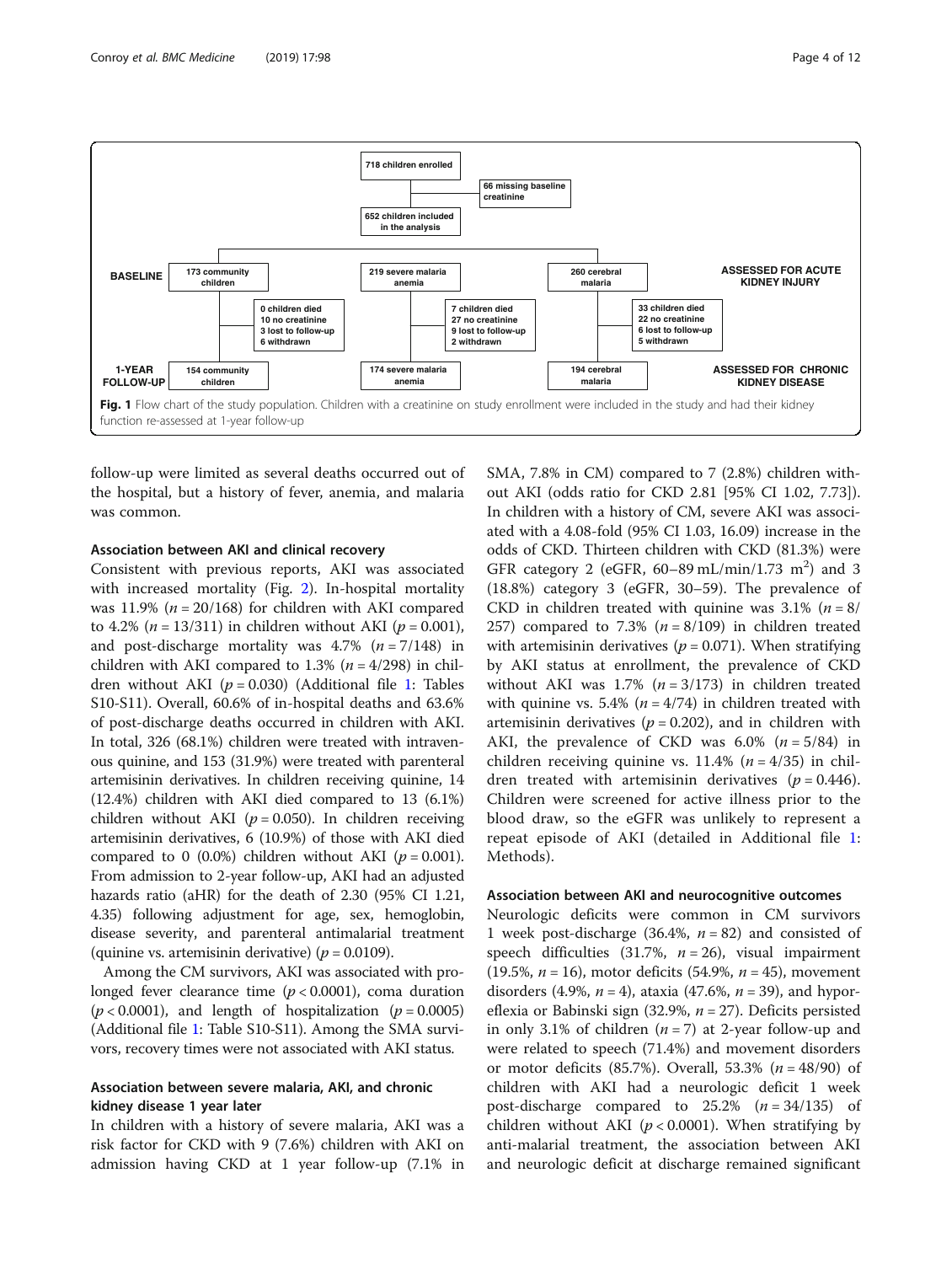<span id="page-4-0"></span>Table 1 Demographic and laboratory characteristics of study children

| Characteristic                                        | $CC (n = 173)$             | SMA $(n = 219)$            | $CM (n = 260)$             | $p$ value  |
|-------------------------------------------------------|----------------------------|----------------------------|----------------------------|------------|
| Demographics                                          |                            |                            |                            |            |
| Age, median (IQR), years                              | $3.6$ $(2.6, 4.6)$         | 2.9(2.1, 4.5)              | 3.5(2.5, 4.9)              | 0.0002     |
| Female sex, (%) no.                                   | 94 (54.3)                  | 86 (39.3)                  | 107 (41.2)                 | 0.006      |
| Weight-for-age z score, median (IQR)                  | $-1.0$ ( $-1.5$ , $-0.3$ ) | $-1.5$ ( $-2.2$ , $-0.7$ ) | $-1.2$ ( $-1.9$ , $-0.5$ ) | 0.0001     |
| Height-for-age z score, median (IQR)                  | $-1.1$ ( $-1.7$ , $-0.4$ ) | $-1.0$ ( $-1.9$ , $-0.3$ ) | $-0.6$ ( $-1.9$ , $-0.5$ ) | 0.002      |
| Socioeconomic status score, median (IQR) <sup>1</sup> | 9(8, 12)                   | 9(7, 11)                   | 9(8, 11)                   | 0.355      |
| Home environment z score, median $(IQR)^T$            | $0.12$ ( $-0.71$ , 0.85)   | $-0.05$ ( $-0.71$ , 0.67)  | $-0.02$ ( $-0.71$ , 0.71)  | 0.523      |
| Maternal education level, no. (%) <sup>1</sup>        |                            |                            |                            |            |
| Primary 6 or lower                                    | 47 (27.2)                  | 88 (38.6)                  | 80 (36.7)                  | 0.348      |
| Primary 7                                             | 42 (24.3)                  | 47 (20.6)                  | 45 (20.6)                  |            |
| Secondary or higher                                   | 74 (42.8)                  | 80 (35.1)                  | 83 (38.1)                  |            |
| Not known                                             | 10(5.8)                    | 13(5.7)                    | 10(4.6)                    |            |
| Paternal education level, no. (%) <sup>1</sup>        |                            |                            |                            |            |
| Primary 6 or lower                                    | 24 (13.9)                  | 50 (22.9)                  | 38 (16.7)                  | 0.076      |
| Primary 7                                             | 33 (19.1)                  | 31 (14.2)                  | 40 (17.5)                  |            |
| Secondary or higher                                   | 90 (52.0)                  | 98 (45.0)                  | 98 (43.0)                  |            |
| Not known                                             | 26 (15.0)                  | 39 (17.9)                  | 52 (22.8)                  |            |
| Child any education, no. (%) <sup>1</sup>             | 72 (41.9)                  | 56 (26.3)                  | 85 (38.1)                  | 0.008      |
| Laboratory characteristics <sup>2</sup>               |                            |                            |                            | SMA vs. CM |
| Hemoglobin, g/dL                                      | 11.8 (11.0, 12.6)          | 3.9(3.2, 4.5)              | $6.8$ $(5.1, 8.7)$         | < 0.0001   |
| Glucose, mmol/L                                       |                            | $6.4$ (4.7, 8.2)           | $6.6$ (4.9, 8.9)           | 0.162      |
| Lactate, mmol/L                                       |                            | $4.8$ $(3.0, 8.0)$         | $3.8$ (2.2, 6.7)           | 0.002      |
| $WBC$ , $\times 10^3/\mu L$                           | 8.6 (7.2, 10.6)            | $11.5$ (8.2, 16.2)         | 9.4 (7.2, 13.9)            | 0.0001     |
| Platelet, ×10 <sup>3</sup> /µL                        | 383 (289, 449)             | 149 (91, 225)              | 60 (34, 111)               | < 0.0001   |
| Total bilirubin, mg/dL                                | $0.2$ $(0.1, 0.3)$         | 1.3(0.7, 2.1)              | $1.6$ (0.9. 2.7)           | 0.004      |
| Lactate dehydrogenase (LDH), U/L                      | 162 (232, 311)             | 762 (621, 990)             | 829 (630, 1116)            | 0.069      |
| Plasma albumin, g/dL                                  | $3.7$ $(3.4, 3.9)$         | $2.6$ $(2.3, 3.0)$         | $2.6$ $(2.4, 2.9)$         | 0.898      |
| Sodium, mmol/L                                        | 137 (135, 138)             | 134 (132, 136)             | 132 (128, 136)             | < 0.0001   |
| Peripheral parasite density, parasites/uL             | 0(0, 0)                    | 34,970 (10,085, 134,925)   | 48,420 (10,830, 282,400)   | 0.0286     |
| Plasma PfHRP2, ng/mL                                  | 5(5, 118)                  | 944 (367, 2790)            | 2828 (1024, 5546)          | < 0.0001   |
| Creatinine, mg/dL                                     | 0.30(0.24, 0.35)           | 0.35 (0.28, 0.46)          | $0.42$ $(0.31, 0.55)$      | < 0.0001   |
| BUN, mg/dL                                            | 7(5, 9)                    | 13 (9, 20)                 | 17(12, 25)                 | < 0.0001   |

inuous measures presented as median (interquartile range) unless otherwise indicated. Continuous measures compared using the Kruskal-Wallis test. Count measures compared using Pearson's chi-square or Fisher's exact, as appropriate <sup>1</sup>

<sup>1</sup>Assessed on survivors ( $n = 218$  in SMA,  $n = 228$  in CM)

<sup>2</sup>Data on laboratory characteristics presented for all children, as available, but analyzed using Wilcoxon rank-sum test comparing the differences between SMA and CM

with OR (95% CI) of 3.31 (1.67, 6.56) in children treated with quinine ( $p = 0.0006$ ) and 5.20 (1.62, 16.74) in children treated with artemisinin derivatives ( $p = 0.006$ ). The association between AKI and neurologic deficits persisted at 2-year follow-up: 6.7% ( $n = 6/90$ ) of children with a history of AKI had a neurologic deficit compared to 0.7% ( $n = 1/136$ ) in children without a history of AKI  $(p = 0.017)$ .

As children surviving severe malaria are at risk of long-term neurocognitive impairment [[5\]](#page-10-0), we tested the

association between AKI and neurocognition. AKI was associated with neurocognitive impairment 1 week postdischarge, with aOR (95% CI) of 2.31 (1.32, 4.04), and the effect persisted over time with aORs (95% CI) of 2.48 (1.01, 6.10) and 3.03 (1.22, 7.58) at 1- and 2-year follow-up, respectively (Fig. [3;](#page-5-0) Additional file [1](#page-9-0): Tables S12-S13). The associations remained significant at 2-year follow-up after correction for multiple comparisons. Models were adjusted for demographic factors known to be associated with child development (age, sex, parental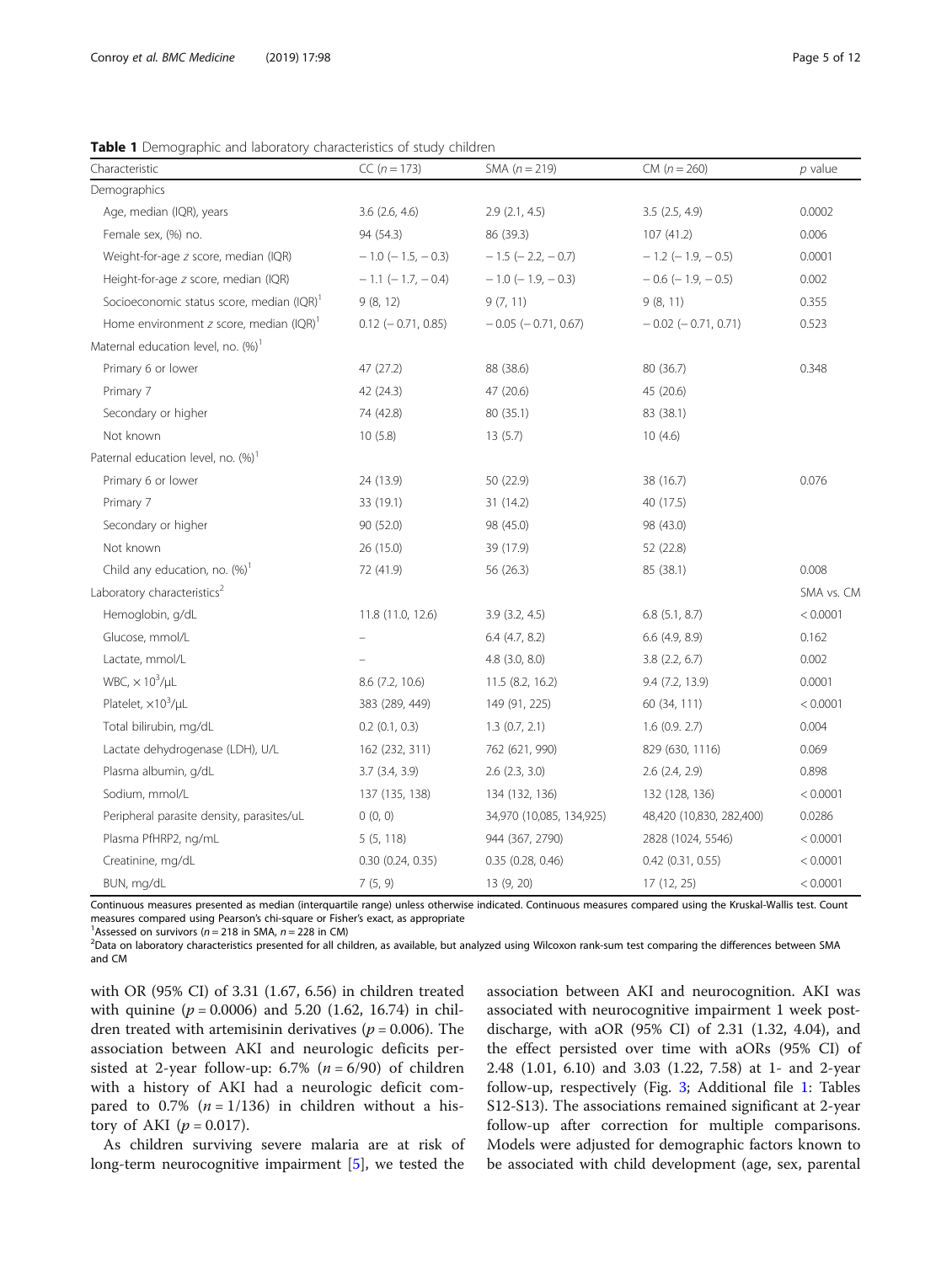<span id="page-5-0"></span>

education, school attendance, socioeconomic status, enrichment in the home environment, and height- and weight-for-age z scores), a composite measure of disease severity, complications associated with impaired cognition (number of seizures, coma), and parenteral antimalarial treatment (quinine vs. artemisinin derivative).

## Etiology and pathophysiology of AKI in severe malaria

The majority of children with severe malaria had a BUN to creatinine ratio consistent with prerenal azotemia (CM, 96.5%; SMA, 89.6%). There was no association between hydration status (capillary refill time, sunken eyes, decreased skin turgidity, cool peripheries, systolic blood pressure, dry mucous membranes) or comorbidities associated with volume depletion (i.e., gastroenteritis) and prerenal azotemia in children with CM or SMA ( $p > 0.05$ ) for all). Among children with severe malaria, prerenal azotemia was associated with an increased heart rate  $(p = 0.004)$  and lower weight-for-age  $(p = 0.01)$  and weight-for-height z scores  $(p = 0.004)$ . Children with severe malaria and prerenal azotemia had a higher parasite density  $(p = 0.001)$  and parasite biomass (plasma HRP-2,  $p = 0.002$ ) than children without prerenal azotemia. In a multivariable model, a one-unit



Fig. 3 Association between acute kidney injury and neurocognitive recovery in children following severe malaria. Bar graphs showing the frequency of neurocognitive impairment in children with cerebral malaria (a) or severe malarial anemia (b). Neurocognitive impairment was defined as a gross deficit on the neurologic exam or an age-adjusted z score more than two standard deviations below the mean. Data analyzed using Pearson's chi-square, \*p < 0.01, \*\*p < 0.01, \*\*\*p < 0.0001. c. Odds ratio of neurocognitive impairment (95% CI) associated with acute kidney injury from logistic regression models, 1 week post-discharge and 1- and 2-year follow-up. Multivariable-adjusted models included child age, sex, height- and weight-for-age z score, parental education, child schooling, an assessment of enrichment in the home environment, socioeconomic status, disease severity on presentation, the presence of coma, and number of seizures during hospitalization and parenteral antimalarial treatment (quinine vs. artemisinin derivative).  $*p < 0.05$ ,  $**p < 0.01$ ,  $***p < 0.0001$  following adjustment for multiple comparisons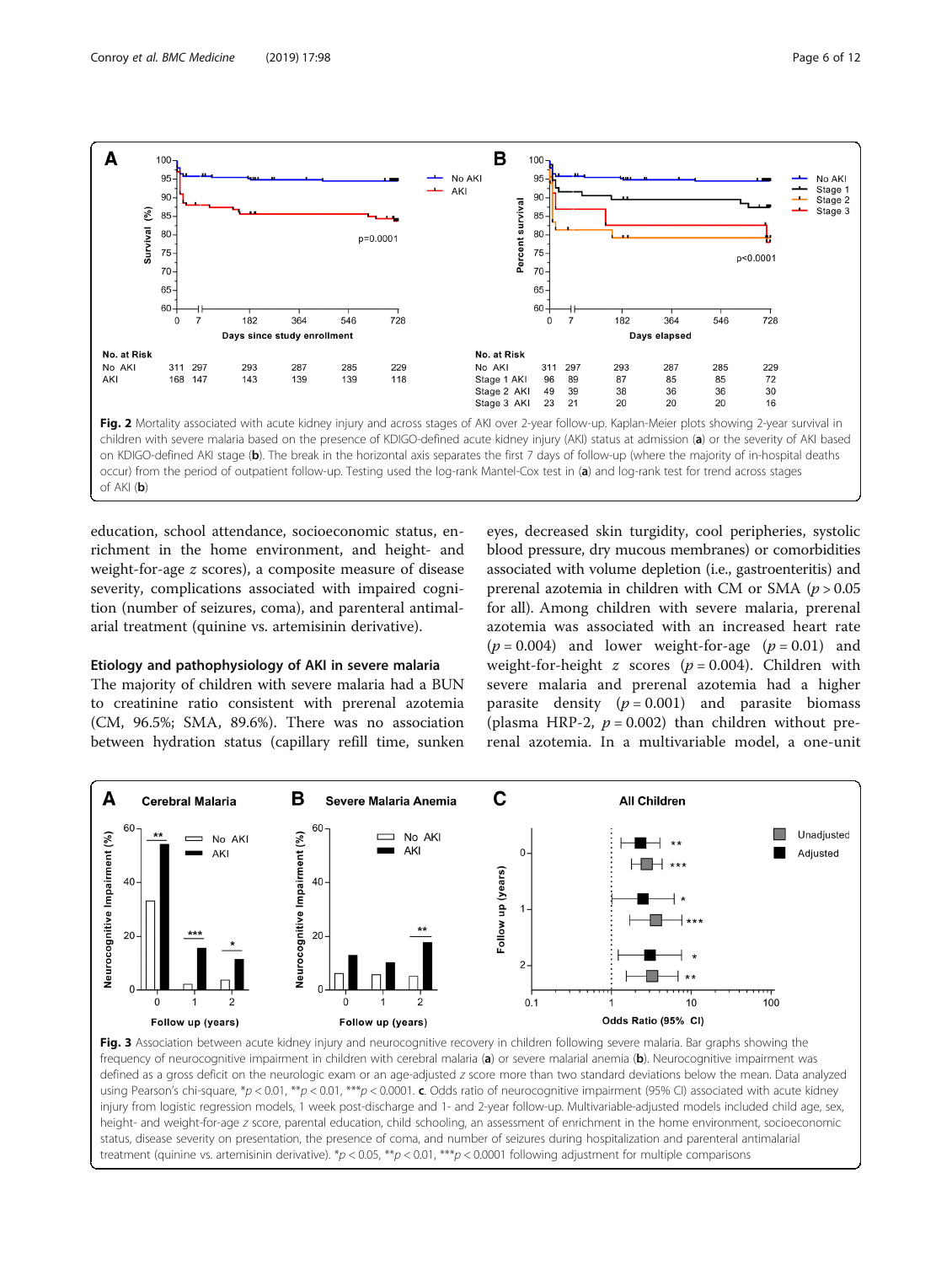increase in the natural log of plasma HRP2 was associated with an aOR of prerenal injury of 1.28 (1.15, 1.66) following adjustment for age, sex, heart rate, and weight-for-age and weight-for-height z score.

In bivariate analysis, AKI was associated with disease severity, hemoglobinuria, low glucose concentrations, high concentrations of lactate, total bilirubin, lactate dehydrogenase (LDH), and parasite biomass (plasma HRP-2) (Table [3](#page-8-0), Additional file [1:](#page-9-0) Table S3-S7). However, in multivariable models, LDH was the only measure independently associated with AKI in both CM and SMA following adjustment for multiple comparisons (Additional file [1:](#page-9-0) Table S4-S5). A one-unit increase in the natural log of LDH was associated with adjusted odds ratios (aOR) of AKI of 5.10 (95% CI 2.22, 11.69) and 8.62 (3.02, 24.60) in CM and SMA, respectively. History of nephrotoxic medication use was not associated with AKI at admission.

Children in coma underwent an eye exam using indirect ophthalmoscopy. AKI was associated with an increase in the frequency of peripheral and macular whitening, the frequency and severity of retinal hemorrhages, and the number of retinopathy categories positive (Additional file [1:](#page-9-0) Table S8-S9). Following adjustment for retinopathy risk factors [\[20](#page-10-0)] and multiple comparisons, AKI was associated with peripheral and macular whitening and the number of retinopathy categories positive with aOR 2.60 (95% CI 1.20, 5.21), 2.82 (1.49, 5.30), and 2.30 (1.36, 3.89), respectively. AKI was not significantly associated with vessel color changes or papilloedema ( $p > 0.05$ ). To explore whether AKI was associated with changes in blood-brain barrier integrity, we evaluated albumin concentrations in the CSF of children with CM who had a lumbar puncture to rule out meningitis. A one-unit increase in the natural log of cerebrospinal fluid albumin was associated with an aOR of 2.78 (95% CI 1.56, 4.93;  $p < 0.001$ ) for having AKI on admission.

## **Discussion**

Acute kidney injury (AKI) is a well-established complication of severe malaria in adults [\[13](#page-10-0)], but only recently it has been recognized as a common complication in children with severe malaria [\[10\]](#page-10-0). Prior studies established an association between AKI and mortality in severe malaria  $[9-13]$  $[9-13]$  $[9-13]$ . The present study confirms a strong association of AKI with mortality in children, with over 60% of deaths occurring in children with AKI. This study also demonstrated an association between AKI and persistent neurologic deficits in children with CM, and long-term neurocognitive impairment in children with CM and SMA. Further, this study suggests that AKI in children with severe malaria is associated with CKD. Together, the results show that AKI is a common complication of

severe malaria in African children associated with major adverse long-term health outcomes.

The etiology of AKI in pediatric severe malaria is generally attributed to reduced renal perfusion, and this study supports prerenal azotemia as a presenting etiology of AKI. Prerenal azotemia was not associated with clinical measures of dehydration in this cohort apart from an elevated heart rate. However, children with prerenal azotemia had higher parasite density and biomass, consistent with impaired tissue perfusion related to microvascular sequestration of parasitized erythrocytes. Fluid management was conservative with the majority of children receiving intravenous quinine with blood transfusion and maintenance fluids in the first 24 h of hospitalization (Table [2\)](#page-7-0). The relationship between AKI and mortality in the present study does not appear to be related to aggressive fluid replacement therapy. Questions remain regarding the most appropriate and safe approach to fluid resuscitation in the context of severe malaria complicated by severe anemia and impaired tissue perfusion [\[21,](#page-10-0) [22\]](#page-10-0), particularly in settings of severe resource constraints where nursing care is limited and mechanical ventilation is unavailable.

AKI was associated with the presence, severity, and extent of retinopathy and the presence of coma and blood-brain barrier impairment in this study. We hypothesize microvascular changes in the retina and brain are associated with generalized systemic microvascular changes in severe malaria. Parasite biomass was related to prerenal injury, consistent with studies in adults with severe malaria-associated AKI [[23](#page-10-0)]. Ultrastructural examination of kidney tissue of adults with fatal malaria reveals parasite sequestration in glomerular and tubulointerstitial vessels and monocyte accumulation in glomerular capillaries [[24\]](#page-10-0). In children, renal sequestration is less frequent, but still occurs, and may potentially contribute to AKI [[8\]](#page-10-0).

Histologic findings of malaria pigment in distal convoluted tubules [\[8](#page-10-0)] are consistent with the reports of intravascular hemolysis and increased cell-free hemoglobin and heme in malaria-associated AKI [\[25,](#page-10-0) [26](#page-10-0)]. In the present study, LDH was strongly associated with AKI, supporting the hypothesis that hemolysis contributes to oxidative stress and pigment nephropathy. This is further supported by increased bilirubin, another marker of hemolysis, and increased frequency of hemoglobinuria in AKI. A recent clinical trial showed a renoprotective effect of acetaminophen in adults with severe malaria and intravascular hemolysis [[27\]](#page-10-0). Retrospective data from pediatric cardiac surgery suggest early postoperative acetaminophen reduces hemoglobin-mediated oxidative stress and AKI [\[28](#page-10-0)]. The present study supports a role for hemolysis and increased cell-free hemoglobin in pediatric AKI and highlights the need for renoprotective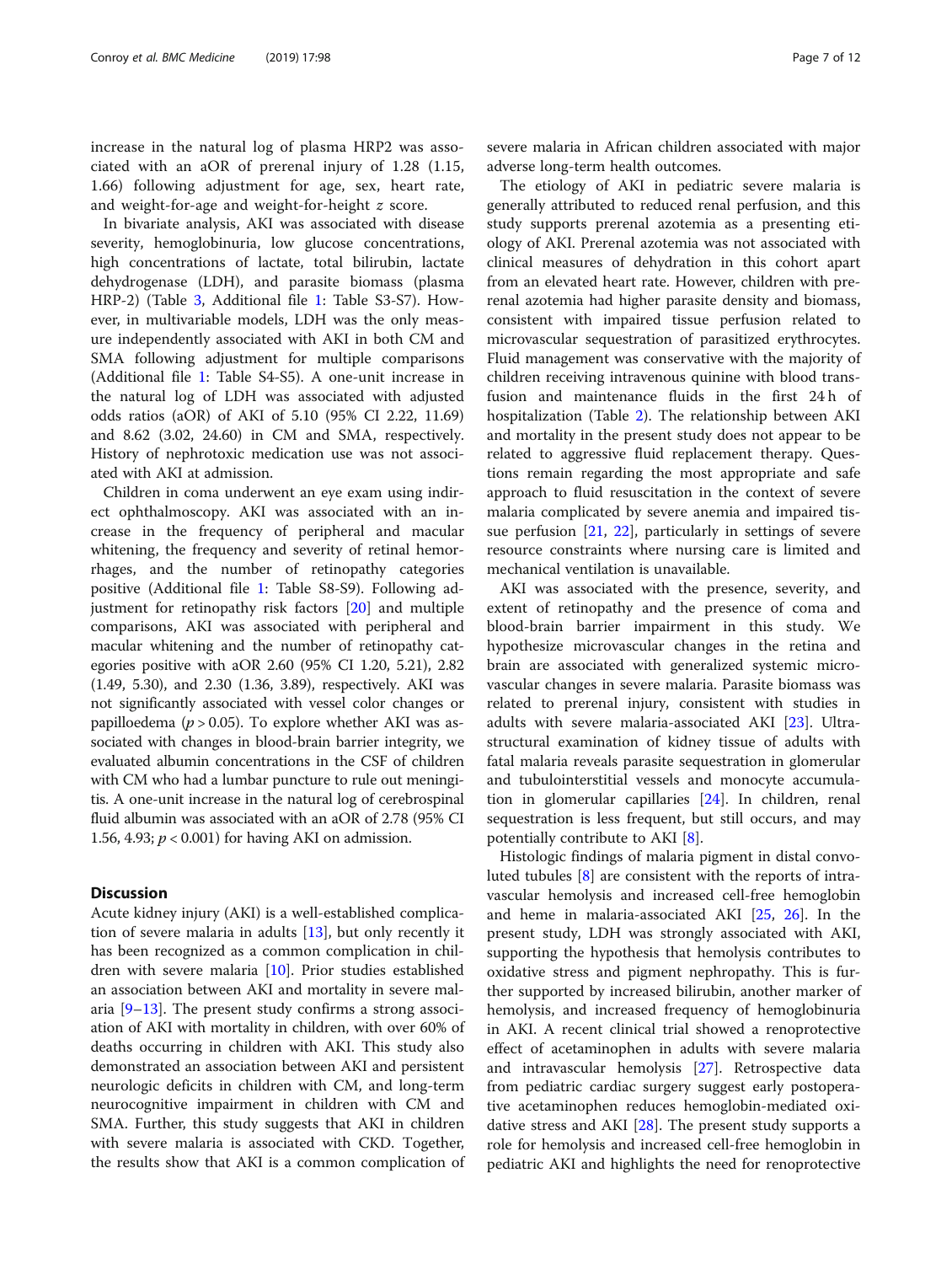|                       | Severe malarial anemia ( $n = 219$ ) |                | Cerebral malaria ( $n = 260$ ) |                    |                 |           |
|-----------------------|--------------------------------------|----------------|--------------------------------|--------------------|-----------------|-----------|
|                       | No AKI $(n = 164)$                   | AKI $(n = 55)$ | $p$ value                      | No AKI $(n = 147)$ | AKI $(n = 113)$ | $p$ value |
| Supportive care       |                                      |                |                                |                    |                 |           |
| Oxygen                | 22(6.7)                              | 7(12.7)        | 0.160                          | 71 (48.3)          | 76 (67.3)       | 0.002     |
| Antipyretics          | 161 (98.2)                           | 53 (96.4)      | 0.437                          | 138 (93.9)         | 104 (92.0)      | 0.562     |
| Medications           |                                      |                |                                |                    |                 |           |
| Quinine               | 127(77.4)                            | 44 (80.0)      | 0.691                          | 131 (89.1)         | 99 (87.6)       | 0.707     |
| Artesunate/artemether | 55 (33.5)                            | 16(29.1)       | 0.619                          | 43 (29.3)          | 39 (34.5)       | 0.420     |
| Anticonvulsants       | 1(0.6)                               | 2(3.6)         | 0.156                          | 109 (74.2)         | 96 (85.0)       | 0.034     |
| Furosemide            | 32 (19.5)                            | 11(20.0)       | 0.937                          | 9(6.1)             | 26 (23.0)       | < 0.0001  |
| Bolus dextrose        | 28 (17.1)                            | 28 (50.9)      | < 0.0001                       | 132 (89.8)         | 91 (80.5)       | 0.034     |
| Intravenous fluids    | 12(7.3)                              | 5(9.1)         | 0.671                          | 24 (16.3)          | 32 (28.3)       | 0.020     |
| 0.9% saline           | 10(6.1)                              | 4(7.3)         | 0.754                          | 18 (12.2)          | 24 (21.2)       | 0.051     |
| Ringer's lactate      | 0(0.0)                               | 0(0.0)         | -                              | 2(1.4)             | 4(3.5)          | 0.246     |
| 10% dextrose          | 0(0.0)                               | 0(0.0)         | $\overline{\phantom{0}}$       | 4(2.7)             | 2(1.8)          | 0.700     |
| Bicarbonate           | 0(0.0)                               | 0(0.0)         | -                              | 0(0.0)             | 1(0.9)          | 0.435     |
| Darrow's              | 0(0.0)                               | 1(1.8)         | 0.251                          | 1(0.7)             | 0(0.0)          | 1.000     |
| Albumin               | 2(1.2)                               | 0(0.0)         | 1.000                          | 2(1.4)             | 4(3.5)          | 0.408     |
| Blood transfusion     | 164 (100.0)                          | 55 (100.0)     | -                              | 68 (46.3)          | 81(71.7)        | < 0.0001  |

<span id="page-7-0"></span>Table 2 Supportive care and treatment in children with severe malaria according to AKI status

Data presented as  $n$  (%) and compared using Pearson's chi-square or Fisher's exact, as appropriate

adjunctive therapies to reduce the incidence and severity of AKI in pediatric malaria.

In this study, AKI was associated with CKD at 1-year follow-up, consistent with a growing body of evidence that AKI is a risk factor for short-term [\[29](#page-10-0)] and long-term CKD and end-stage kidney disease in children [[30\]](#page-10-0). Although AKI can result in persistent and progressive renal dysfunction, even complete recovery is associated with subsequent risk of developing CKD [\[15](#page-10-0)]. For example, between 8 and 61% of children who recovered baseline renal function following hemolytic uremic syndrome developed renal complications within 5 to 10 years [\[31](#page-10-0)]. The present study is the first to report an association between AKI and CKD in the context of severe malaria. We are currently planning to follow up the study participants to re-evaluate kidney function 5 to 12 years after severe malaria.

Distant organ injury in AKI is well-described, and neurologic complications including central nervous system dysfunction, decreased mental status, and seizures are associated with AKI  $[32]$  $[32]$ . The presence of mild-to-moderate CKD is associated with deficits in academic achievement, executive function, and visual and verbal memory [[33](#page-11-0)], but to our knowledge, this is the first report of an association between AKI and neurocognitive impairment. Well-recognized risk factors for neurocognitive impairment in severe malaria relate to neurological complications on admission and inflammatory and neuroactive metabolites in cerebrospinal fluid [[2](#page-10-0)–[5,](#page-10-0) [34](#page-11-0)–[36](#page-11-0)]. Increased cerebrospinal fluid albumin in children with CM and AKI suggests blood-brain barrier impairment. Many processes known to be important in cognitive impairment, including endothelial dysfunction, oxidative stress, and inflammation, also relate to AKI [[32\]](#page-11-0). The relationship of AKI to neurocognitive impairment could reflect the contribution of these processes to both clinical entities, or reflect an independent role for AKI in neurocognitive impairment, through mechanisms still to be defined.

In the present study, the frequency of CKD was higher in children treated with artemisinin derivatives, though with the small number of children with CKD, these differences did not approach statistical significance. This study highlights the need for additional studies to assess CKD in children treated with artemisinin derivatives. The association between AKI and mortality and neurocognitive impairment was seen in children treated with either drug, so this association occurs independently of severe malaria treatment.

Strengths of the study include its sample size, rigorous clinical definitions, prospective design, and careful neurocognitive follow-up. Including the community controls to estimate premorbid creatinine likely increased our ability to detect AKI. Further, our findings are consistent irrespective of the method used to define premorbid creatinine, suggesting an epidemiologic approach is valid when premorbid creatinine measurements or community controls are unavailable. The study is the first to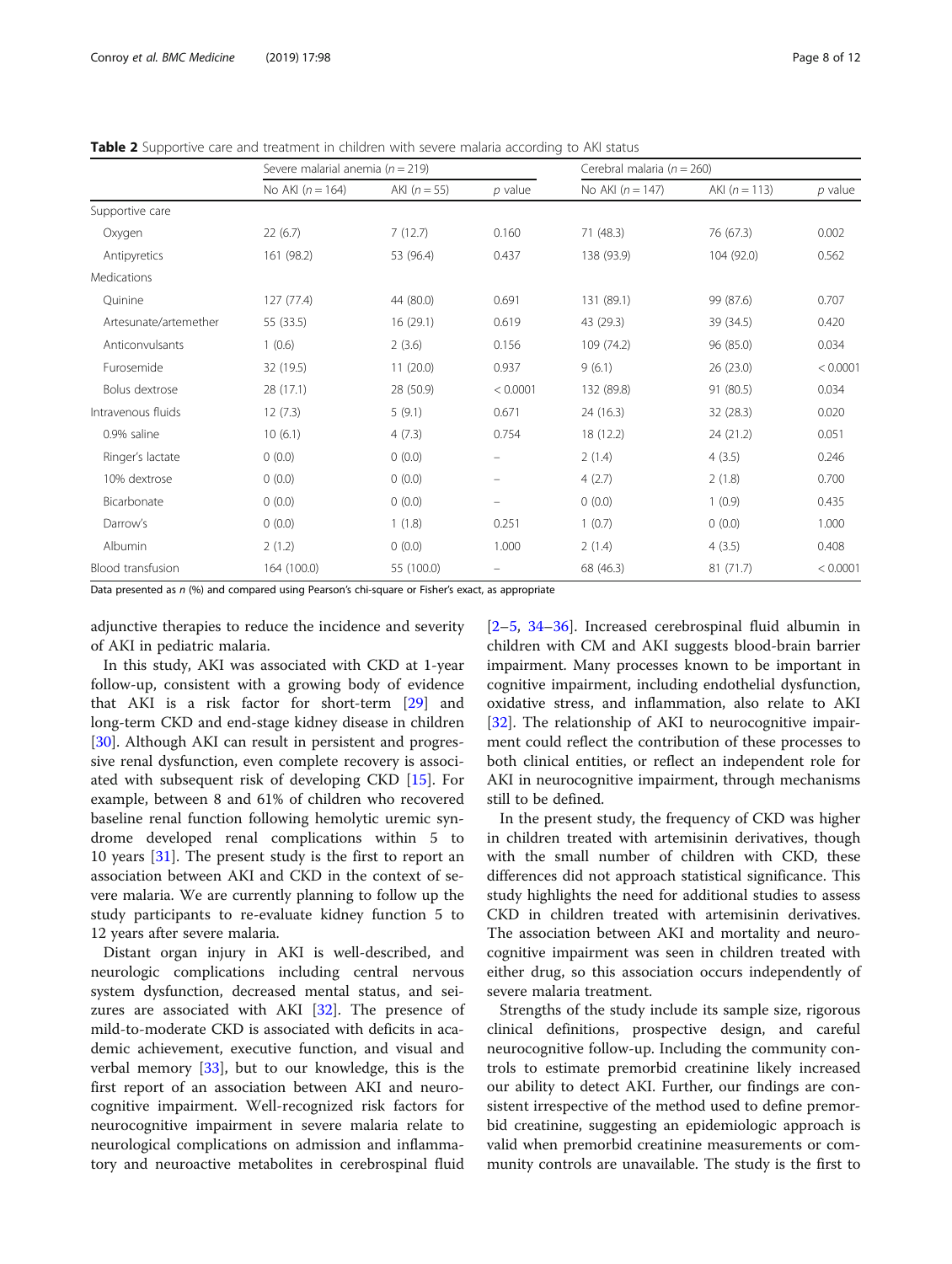## <span id="page-8-0"></span>Table 3 Measures associated with acute kidney injury

|                                                                       | Severe malarial anemia ( $n = 219$ ) |                            |                          | Cerebral malaria ( $n = 260$ )                  |                            |           |  |
|-----------------------------------------------------------------------|--------------------------------------|----------------------------|--------------------------|-------------------------------------------------|----------------------------|-----------|--|
|                                                                       | No AKI $(n = 164)$                   | AKI $(n = 55)$             | $p$ value                | No AKI $(n = 147)$                              | AKI $(n = 113)$            | $p$ value |  |
| Demographics                                                          |                                      |                            |                          |                                                 |                            |           |  |
| Age, years                                                            | $2.8$ $(2.1, 4.2)$                   | $3.2$ (2.0, 4.9)           | 0.375                    | 3.6(2.7, 5.4)                                   | $3.2$ (2.2, 4.5)           | 0.014     |  |
| Sex, F %                                                              | 65 (39.6)                            | 21 (38.2)                  | 0.849                    | 59 (40.1)                                       | 48 (42.3)                  | 0.705     |  |
| Weight-for-age z score                                                | $-1.5$ ( $-2.2$ , $-0.7$ )           | $-1.8$ ( $-2.4$ , $-0.6$ ) | 0.439                    | $-1.0$ ( $-1.8$ , $-0.4$ )                      | $-1.4$ ( $-1.9$ , $-0.8$ ) | 0.044     |  |
| Height-for-age z score                                                | $-1.0$ ( $-1.8$ , $-0.3$ )           | $-1.4$ ( $-2.6$ , $-0.5$ ) | 0.119                    | $-0.7$ ( $-1.3$ , 0.3)                          | $-1.0$ ( $-1.9$ , $-0.1$ ) | 0.024     |  |
| Weight-for-height z score                                             | $-0.9$ ( $-1.8$ , $-0.1$ )           | $-0.9$ ( $-1.6$ , $-0.1$ ) | 0.697                    | $-1.0$ ( $-1.8$ , $-0.1$ )                      | $-1.0$ ( $-1.7, -0.3$ )    | 0.914     |  |
| HIV-infected, n (%)                                                   | 5(3.1)                               | 1(1.9)                     | 1.000                    | 1(0.7)                                          | 4(4.0)                     | 0.165     |  |
| Sickle cell disease<br>(HbSS), n (%)                                  | 17 (10.4)                            | 4(7.3)                     | 0.605                    | 1(0.7)                                          | 0(0.0)                     | 0.380     |  |
| Admission characteristics                                             |                                      |                            |                          |                                                 |                            |           |  |
| Symptoms                                                              |                                      |                            |                          |                                                 |                            |           |  |
| History of fever, days                                                | 4(3, 5)                              | 3(2, 5)                    | 0.078                    | 3(2, 4)                                         | 3(2, 4)                    | 0.537     |  |
| Tea-colored urine, n (%)                                              | 23 (14.0)                            | 15(27.3)                   | 0.025                    | 18 (12.2)                                       | 27 (23.9)                  | 0.014     |  |
| Diarrhea, n (%)                                                       | 10(6.1)                              | 6(10.9)                    | 0.235                    | 6(4.1)                                          | 6(5.3)                     | 0.640     |  |
| Vomiting, n (%)                                                       | 74 (45.1)                            | 38 (69.1)                  | 0.002                    | 60 (40.8)                                       | 38 (33.6)                  | 0.236     |  |
| Clinical signs                                                        |                                      |                            |                          |                                                 |                            |           |  |
| Temperature, °C                                                       | 37.7 (37.0, 38.5)                    | 37.7 (36.7, 38.5)          | 0.976                    | 38.0 (36.9, 38.5)                               | 37.6 (37.0, 38.5)          | 0.161     |  |
| Pulse, beats/min                                                      | 150 (137, 162)                       | 154 (138, 168)             | 0.158                    | 148 (128, 165)                                  | 150 (135, 168)             | 0.278     |  |
| Respiratory rate,<br>breaths/min                                      | 44 (36, 55)                          | 40 (35, 52)                | 0.358                    | 44 (34, 54)                                     | 44 (36, 56)                | 0.357     |  |
| Systolic blood pressure,<br>mmHq                                      | 90 (82, 100)                         | 90 (85, 100)               | 0.708                    | 96 (90, 105)                                    | 96 (85, 104)               | 0.409     |  |
| Blantyre coma score                                                   | 5(5, 5)                              | 5(5, 5)                    | $\overline{\phantom{0}}$ | 2(1, 2)                                         | 2(1, 2)                    | 0.684     |  |
| Glasgow coma score                                                    | 15(15, 15)                           | 15(15, 15)                 |                          | 7(6, 8)                                         | 7(6, 8)                    | 0.760     |  |
| Severe dehydration, n<br>$(96)$ <sup>1</sup>                          | 4(2.4)                               | 3(5.5)                     | 0.371                    | 4(2.7)                                          | 3(2.7)                     | 1.000     |  |
| Urine hemoglobin<br>positive, n (%)                                   | 10(7.7)                              | 8(19.5)                    | 0.032                    | 14 (10.8)                                       | 28 (33.7)                  | < 0.0001  |  |
| Hemoglobinuria, n (%)                                                 | 16 (9.8)                             | 13 (23.6)                  | 0.009                    | 10(6.9)                                         | 21 (18.6)                  | 0.004     |  |
| Laboratory tests                                                      |                                      |                            |                          |                                                 |                            |           |  |
| Hemoglobin, g/dL                                                      | $4.0$ $(3.1, 4.6)$                   | 3.8(3.4, 4.3)              | 0.942                    | $7.2$ (5.7, 9.0)                                | $6.0$ (4.8, 7.9)           | 0.0002    |  |
| Glucose, mmol/L                                                       | $6.8$ $(5.0, 8.2)$                   | 5.3(4.1, 7.2)              | 0.002                    | 6.9(5.4, 9.6)                                   | $6.1$ (4.6, 4.6)           | 0.032     |  |
| Lactate, mmol/L                                                       | $4.6$ (2.8, 7.7)                     | $5.5$ (3.6, 9.5)           | 0.052                    | $3.3$ $(2.0, 6.1)$                              | $4.3$ (2.8, 8.0)           | 0.003     |  |
| WBC, $\times$ 10 <sup>3</sup> /µL                                     | 11.2 (8.2, 15.7)                     | 12.3 (9.2, 22.3)           | 0.117                    | 8.3 (6.3, 12.3)                                 | 10.8 (7.9, 17.4)           | 0.0008    |  |
| Platelet, $\times$ 10 <sup>3</sup> /µL                                | 155 (95, 242)                        | 133 (82, 197)              | 0.179                    | 62 (35, 112)                                    | 51 (33, 109)               | 0.225     |  |
| Total bilirubin, mg/dL                                                | $1.1$ (0.6, 1.9)                     | 1.5(0.9, 2.9)              | 0.007                    | $1.4$ (0.8, 2.0)                                | $2.0$ (1.0, 3.6)           | 0.0001    |  |
| Lactate dehydrogenase<br>(LDH), U/L                                   | 728 (591, 879)                       | 990 (754, 1510)            | < 0.00001                | 712 (537, 906)                                  | 1090 (797, 1513)           | < 0.00001 |  |
| Plasma albumin, g/dL                                                  | $2.6$ (2.4, 3.0)                     | $2.6$ (2.3, 3.2)           | 0.737                    | $2.6$ (2.3, 3.0)                                | 2.7(2.4, 2.9)              | 0.467     |  |
| Sodium, mmol/L                                                        | 134 (132, 136)                       | 135 (132, 137)             | 0.383                    | 132 (128, 135)                                  | 133 (129, 136)             | 0.180     |  |
| Peripheral parasite density, 34,680 (10,435, 133,980)<br>parasites/uL |                                      | 40,070 (6085, 138,470)     | 0.868                    | 50,820 (13,910, 287,835) 42,140 (8000, 249,560) |                            | 0.338     |  |
| Plasma PfHRP2, ng/mL                                                  | 886 (326, 2344)                      | 1415 (382, 3453)           | 0.151                    | 2244 (655, 3965)                                | 4394 (2208, 7469)          | < 0.00001 |  |
| Creatinine, mg/dL                                                     | 0.31 (0.26, 0.38)                    | $0.53$ (0.48, 0.67)        |                          | $< 0.00001$ 0.33 (0.29, 0.39)                   | 0.58 (0.49, 0.78)          | < 0.00001 |  |
| BUN, mg/dL                                                            | 11(8, 16)                            | 22 (15, 30)                |                          | $< 0.00001$ 13 (10, 17)                         | 26 (18, 41)                | < 0.00001 |  |
| Composito disoaso sovority scor                                       |                                      |                            |                          |                                                 |                            |           |  |

Composite disease severity score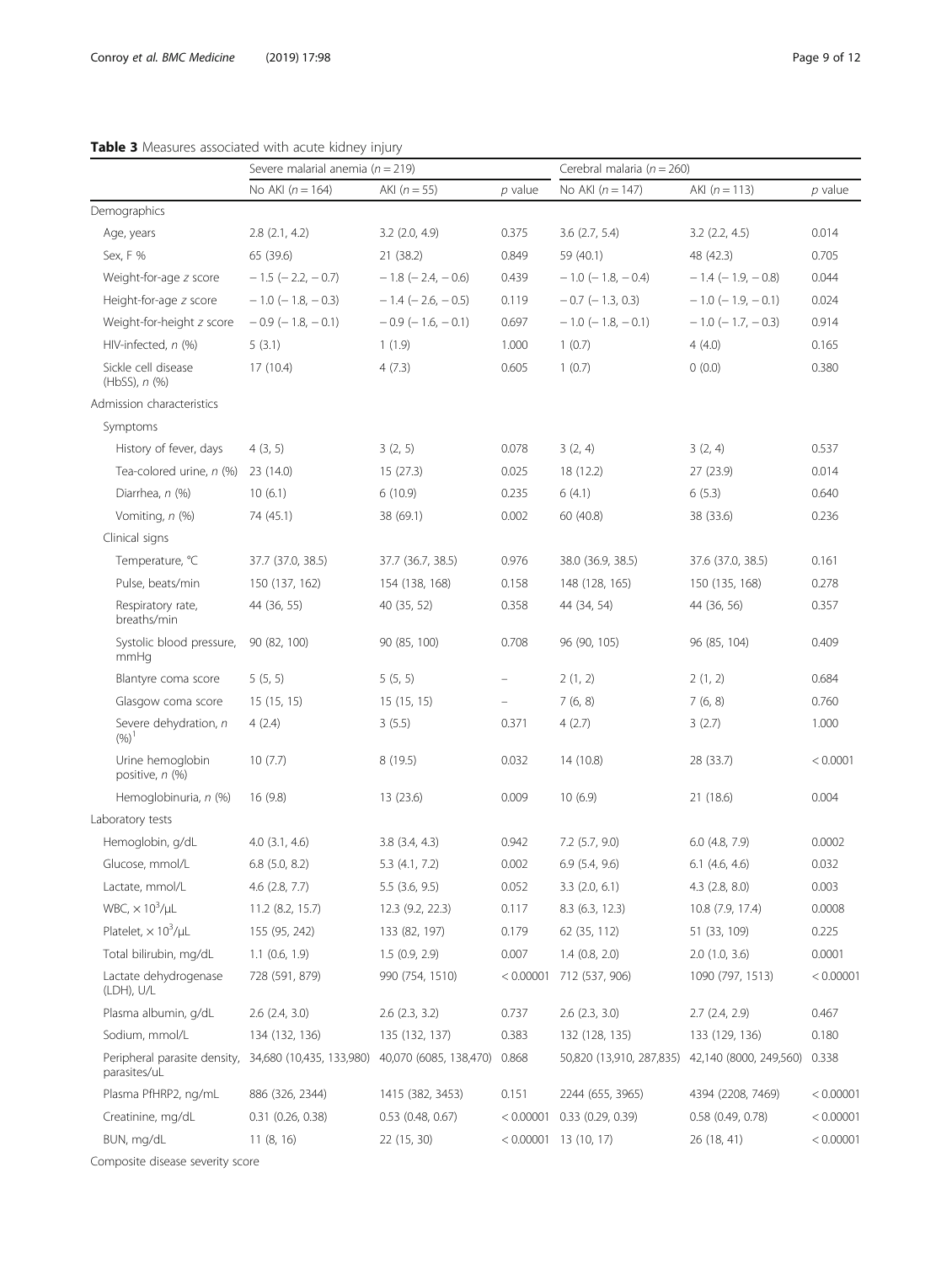|                                                | Severe malarial anemia ( $n = 219$ ) |                |           | Cerebral malaria ( $n = 260$ ) |                 |           |
|------------------------------------------------|--------------------------------------|----------------|-----------|--------------------------------|-----------------|-----------|
|                                                | No AKI $(n = 164)$                   | AKI $(n = 55)$ | $p$ value | No AKI $(n = 147)$             | AKI $(n = 113)$ | $p$ value |
| Number of severity<br>criteria <sup>2</sup>    | 3(2, 3)                              | 3(2, 4)        | 0.0029    | 4(3, 4)                        | 4(3, 5)         | 0.0004    |
| Nephrotoxic medication history <sup>3</sup>    |                                      |                |           |                                |                 |           |
| NSAIDS <sup>4</sup>                            | 12(7.3)                              | 3(5.5)         | 0.224     | 15 (10.2)                      | 15(13.3)        | 0.442     |
| Gentamicin                                     | 2(1.2)                               | 1(1.8)         | 1.000     | 5(3.4)                         | 5(4.4)          | 0.671     |
| Any nephrotoxic<br>medication <sup>5</sup>     | 14(8.5)                              | 4(7.3)         | 1.000     | 19 (12.9)                      | 19 (16.8)       | 0.379     |
| Number of nephrotoxic medications <sup>6</sup> |                                      |                |           |                                |                 |           |
| $\mathbf{0}$                                   | 148 (91.4)                           | 50 (92.6)      | 0.835     | 127 (87.6)                     | 98 (82.9)       | 0.569     |
|                                                | 13(8.0)                              | 4(7.4)         |           | 17(11.7)                       | 18 (16.2)       |           |
| 2                                              | 1(0.6)                               | 0(0.0)         |           | 1(0.7)                         | 1(0.9)          |           |

<span id="page-9-0"></span>Table 3 Measures associated with acute kidney injury (Continued)

Continuous measures presented as median (interquartile range) unless otherwise indicated. Continuous measures compared using the Wilcoxon rank-sum test. Count measures compared using the Pearson's chi-square or Fisher's exact, as appropriate <sup>1</sup>

<sup>1</sup>Severe dehydration (n = 14) was identified by the presence of sunken eyes (n = 12) or decreased skin turgor (n = 4), hemoglobinuria defined as tea-colored urine on microscopy without red blood cells

<sup>2</sup> Number of WHO criteria for severe malaria present (description in Additional file 1: Table S1)<br><sup>3</sup> ML was retrospectively assessed on stared blood samples, and data on AKL was not available

<sup>3</sup>AKI was retrospectively assessed on stored blood samples, and data on AKI was not available on admission <sup>4</sup>Non-steroidal anti-inflammatory drug (NSAID), included ibuprofen (n = 5), acetylsalicylic acid (n = 5), and diclophenac (n = 35)<br><sup>5</sup>NSAID or gentamicin

<sup>5</sup>NSAID or gentamicin

6 Sum of ibuprofen, acetylsalicylic acid, diclophenac, and gentamicin

assess the relationship between AKI and CKD in malaria, and the largest pediatric study to date to assess post-AKI CKD.

Among the study limitations are the retrospective definition of AKI, using a single measurement of creatinine on admission and estimating pre-illness creatinine from community control data. The study definition likely underestimates AKI [[37](#page-11-0)]. Further investigation, including detailed urinalysis and renal biopsy findings, is also needed to understand the pathophysiology of AKI in children with severe malaria. Additional studies are needed to evaluate AKI in low-resource settings to understand whether the findings in this paper are generalizable to all critically ill hospitalized children or specific to severe malaria-associated AKI.

## Conclusions

In summary, the present study supports a growing body of evidence that AKI is a risk factor for long-term morbidity and mortality in malaria, providing new evidence that AKI is a risk factor for sustained neurocognitive impairment in survivors. Further, this study suggests that children with severe malaria-associated AKI may be at risk of developing CKD. This has far-reaching implications for the burden of non-communicable disease in Uganda, where the prevalence of CKD is estimated at 18.1% [\[38](#page-11-0)] and renal replacement therapy is not available in most areas. To make progress towards the International Society of Nephrology initiative to eliminate preventable deaths from AKI worldwide by 2025 (0by25) [[39\]](#page-11-0), a concerted effort to improve diagnosis, and

management, of AKI in resource-constrained malariaendemic settings is urgently needed.

## Additional file

[Additional file 1:](https://doi.org/10.1186/s12916-019-1332-7) I. Methods. Supplementary methods describing the study population and additional details on assessment of disease severity, kidney function, retinopathy, neurocognitive evaluation, and statistical analysis. II. Results. Relationship between AKI and nephrotoxic medication use during hospitalization. III. Supplementary tables. Table S1-S13. (DOCX 89 kb)

#### Abbreviations

AKI: Acute kidney injury; CC: Community children; CI: Confidence interval; CKD: Chronic kidney disease; CM: Cerebral malaria; eGFR: Estimated glomerular filtration rate; HOME: Home Observation for the Measurement of the Environment; HR: Hazards ratio; LDH: Lactate dehydrogenase; OR: Odds ratio; SMA: Severe malarial anemia

#### Acknowledgements

We thank the children and their parents who participated in this study and the study team for their dedicated effort in treating the children and collecting the data.

#### Funding

This work was supported by the National Institute of Neurological Disorders and Stroke and the Fogarty International Center (grants R01NS055349 and D43 NS078280).

#### Availability of data and materials

The datasets used and/or analyzed during the current study are available from the corresponding author on reasonable request.

#### Authors' contributions

ALC performed the literature search, data analysis and interpretation, and wrote the first draft of the manuscript. ROO, PB, and RI contributed to the study design, data collection, data interpretation and writing of the manuscript. JMS contributed to the data collection, data analysis and interpretation, and writing of the manuscript. JSH contributed to the study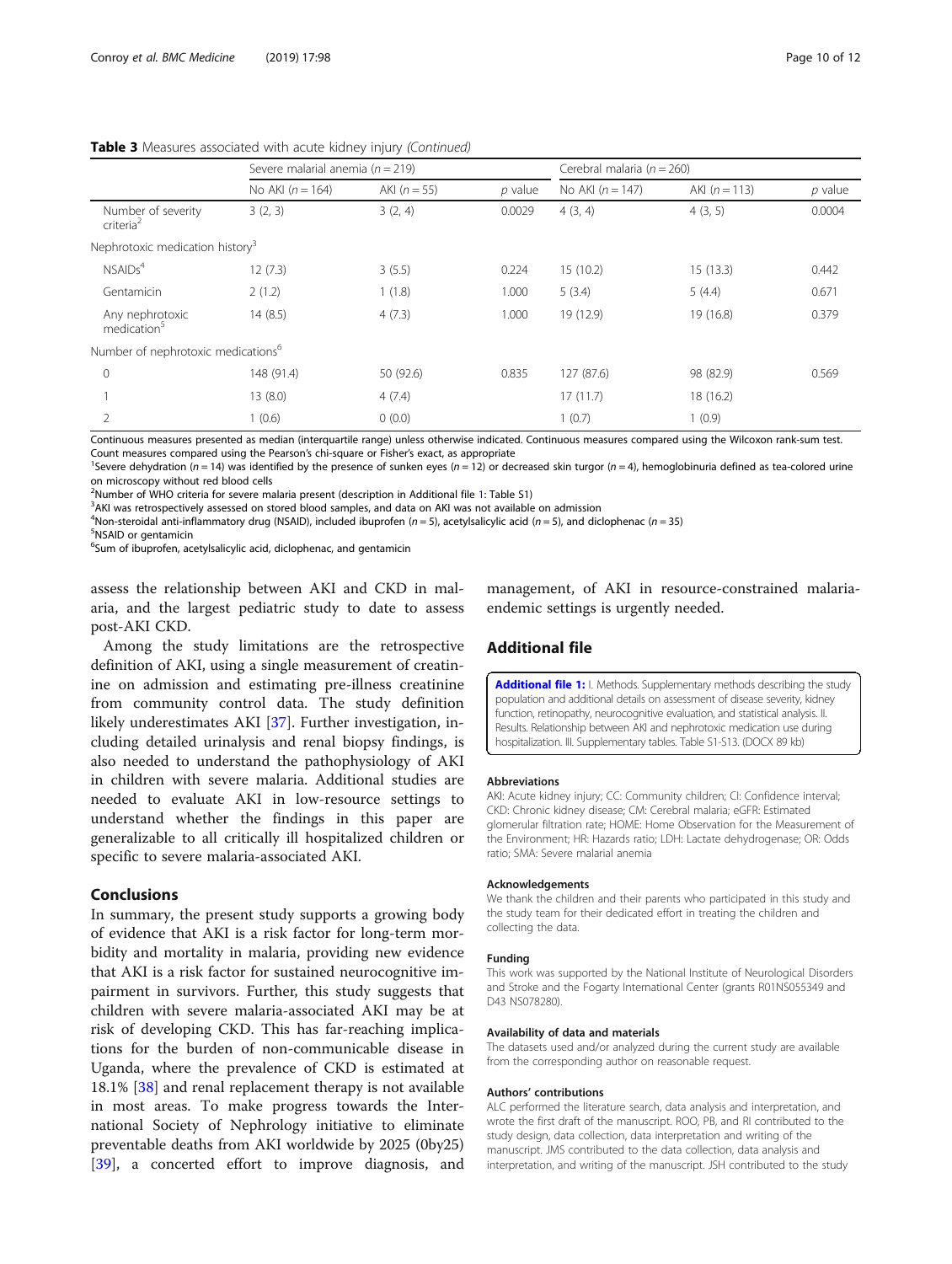<span id="page-10-0"></span>design, data analysis and interpretation, and writing of the manuscript. DD contributed to the data collection, data interpretation, and writing of the manuscript. CM contributed to the data analysis, data interpretation, and writing of the manuscript. CCJ designed the primary study and contributed to the data collection, data interpretation, and writing of the manuscript. All authors read and approved the final manuscript.

#### Ethics approval and consent to participate

Written informed consent was obtained from the parents/guardians of the study participants. Ethical approval was granted by the Institutional Review Boards at Makerere University School of Medicine (SOMREC, reference number: 2008-033; date of first approval: April 7, 2008) and the University of Minnesota (IRB Code Number: 0808 M27022; date of first approval: March 31, 2008). The study was also approved by the Uganda National Council for Science and Technology (UNCST, reference number: HS432; date of first approval: May 16, 2008).

#### Consent for publication

Not applicable.

#### Competing interests

The authors declare that they have no competing interests.

## Publisher's Note

Springer Nature remains neutral with regard to jurisdictional claims in published maps and institutional affiliations.

#### Author details

<sup>1</sup> Ryan White Center for Pediatric Infectious Disease and Global Health, Indiana University School of Medicine, 1044 W. Walnut St., Indianapolis, IN 46202, USA. <sup>2</sup>Department of Paediatrics and Child Health, Makerere University College of Health Sciences, Kampala, Uganda. <sup>3</sup>Department of Psychiatry, Makerere University College of Health Sciences, Kampala, Uganda. 4 Department of Epidemiology and Biostatistics, Makerere University School of Public Health, Kampala, Uganda. <sup>5</sup>Division of Biostatistics, School of Public Health, University of Minnesota, Minneapolis, USA. <sup>6</sup>Division of Pediatric Nephrology, University of Alberta, Edmonton, Canada. <sup>7</sup> Division of Global Pediatrics, University of Minnesota Medical School, Minneapolis, USA.

#### Received: 16 January 2019 Accepted: 29 April 2019 Published online: 21 May 2019

#### References

- 1. WHO. World malaria report 2018. Geneva: World Health Organization; 2018.
- 2. John CC, Bangirana P, Byarugaba J, Opoka RO, Idro R, Jurek AM. Cerebral malaria in children is associated with long-term cognitive impairment. Pediatrics. 2008;122(1):e92–9.
- Boivin MJ, Bangirana P, Byarugaba J, Opoka RO, Idro R, Jurek AM, John CC. Cognitive impairment after cerebral malaria in children: a prospective study. Pediatrics. 2007;119(2):e360–6.
- 4. Bangirana P, Opoka RO, Boivin MJ, Idro R, Hodges JS, Romero RA, Shapiro E, John CC. Severe malarial anemia is associated with long-term neurocognitive impairment. Clin Infect Dis. 2014;59(3):336–44.
- 5. Holding PA, Stevenson J, Peshu N, Marsh K. Cognitive sequelae of severe malaria with impaired consciousness. Trans R Soc Trop Med Hyg. 1999;93(5):529–34.
- 6. Boivin MJ. Effects of early cerebral malaria on cognitive ability in Senegalese children. J Dev Behav Pediatr. 2002;23(5):353–64.
- 7. Marsh K, Forster D, Waruiru C, Mwangi I, Winstanley M, Marsh V, Newton C, Winstanley P, Warn P, Peshu N, et al. Indicators of life-threatening malaria in African children. N Engl J Med. 1995;332(21):1399–404.
- 8. Milner DA Jr, Whitten RO, Kamiza S, Carr R, Liomba G, Dzamalala C, Seydel KB, Molyneux ME, Taylor TE. The systemic pathology of cerebral malaria in African children. Front Cell Infect Microbiol. 2014;4:104.
- 9. von Seidlein L, Olaosebikan R, Hendriksen IC, Lee SJ, Adedoyin OT, Agbenyega T, Nguah SB, Bojang K, Deen JL, Evans J, et al. Predicting the clinical outcome of severe falciparum malaria in African children: findings from a large randomized trial. Clin Infect Dis. 2012;54(8):1080–90.
- 10. Conroy AL, Hawkes M, Elphinstone RE, Morgan C, Hermann L, Barker KR, Namasopo S, Opoka RO, John CC, Liles WC, et al. Acute kidney injury is common in pediatric severe malaria and is associated with increased mortality. Open Forum Infect Dis. 2016;3(2):ofw046.
- 11. Imani PD, Odiit A, Hingorani SR, Weiss NS, Eddy AA. Acute kidney injury and its association with in-hospital mortality among children with acute infections. Pediatr Nephrol. 2013;28(11):2199–206.
- 12. Waller D, Krishna S, Crawley J, Miller K, Nosten F, Chapman D, ter Kuile FO, Craddock C, Berry C, Holloway PA, et al. Clinical features and outcome of severe malaria in Gambian children. Clin Infect Dis. 1995;21(3):577–87.
- 13. Dondorp AM, Lee SJ, Faiz MA, Mishra S, Price R, Tjitra E, Than M, Htut Y, Mohanty S, Yunus EB, et al. The relationship between age and the manifestations of and mortality associated with severe malaria. Clin Infect Dis. 2008;47(2):151–7.
- 14. Sypniewska P, Duda JF, Locatelli I, Althaus CR, Althaus F, Genton B. Clinical and laboratory predictors of death in African children with features of severe malaria: a systematic review and meta-analysis. BMC Med. 2017;15(1):147.
- 15. Heung M, Chawla LS. Predicting progression to chronic kidney disease after recovery from acute kidney injury. Curr Opin Nephrol Hypertens. 2012;21(6): 628–34.
- 16. Park GS, Opoka RO, Shabani E, Wypyszynski A, Hanisch B, John CC. Plasmodium falciparum histidine-rich protein-2 plasma concentrations are higher in retinopathy-negative cerebral malaria than in severe malarial anemia. Open Forum Infect Dis. 2017;4(3):ofx151.
- 17. KDIGO. Kidney Disease: Improving Global Outcomes (KDIGO) Acute Kidney Injury Work Group. KDIGO clinical practice guideline for acute kidney injury. Kidney Int Suppl. 2012;2:1–138.
- 18. KDIGO. KDIGO 2012 clinical practice guideline for the evaluation and management of chronic kidney disease. Kidney Int Suppl. 2013;3(1):1–150.
- 19. Zappitelli M, Parikh CR, Akcan-Arikan A, Washburn KK, Moffett BS, Goldstein SL. Ascertainment and epidemiology of acute kidney injury varies with definition interpretation. Clin J Am Soc Nephrol. 2008;3(4):948–54.
- 20. Villaverde C, Namazzi R, Shabani E, Opoka RO, John CC. Clinical comparison of retinopathy-positive and retinopathy-negative cerebral malaria. Am J Trop Med Hyg. 2017;96(5):1176–84.
- 21. Maitland K, Kiguli S, Opoka RO, Engoru C, Olupot-Olupot P, Akech SO, Nyeko R, Mtove G, Reyburn H, Lang T, et al. Mortality after fluid bolus in African children with severe infection. N Engl J Med. 2011;364(26):2483–95.
- 22. Hanson J, Anstey NM, Bihari D, White NJ, Day NP, Dondorp AM. The fluid management of adults with severe malaria. Crit Care. 2014;18(6):642.
- 23. Plewes K, Royakkers AA, Hanson J, Hasan MM, Alam S, Ghose A, Maude RJ, Stassen PM, Charunwatthana P, Lee SJ, et al. Correlation of biomarkers for parasite burden and immune activation with acute kidney injury in severe falciparum malaria. Malar J. 2014;13:91.
- 24. Nguansangiam S, Day NP, Hien TT, Mai NT, Chaisri U, Riganti M, Dondorp AM, Lee SJ, Phu NH, Turner GD, et al. A quantitative ultrastructural study of renal pathology in fatal Plasmodium falciparum malaria. Tropical Med Int Health. 2007;12(9):1037–50.
- 25. Elphinstone RE, Conroy AL, Hawkes M, Hermann L, Namasopo S, Warren HS, John CC, Liles WC, Kain KC. Alterations in systemic extracellular heme and hemopexin are associated with adverse clinical outcomes in Ugandan children with severe malaria. J Infect Dis. 2016;214(8):1268–75.
- 26. Plewes K, Kingston HWF, Ghose A, Maude RJ, Herdman MT, Leopold SJ, Ishioka H, Hasan MMU, Haider MS, Alam S, et al. Cell-free hemoglobin mediated oxidative stress is associated with acute kidney injury and renal replacement therapy in severe falciparum malaria: an observational study. BMC Infect Dis. 2017;17(1):313.
- 27. Plewes K, Kingston HWF, Ghose A, Wattanakul T, Hassan MMU, Haider MS, Dutta PK, Islam MA, Alam S, Jahangir SM, et al. Acetaminophen as a renoprotective adjunctive treatment in patients with severe and moderately severe falciparum malaria: a randomized, controlled, open-label trial. Clin Infect Dis. 2018:ciy213.
- 28. Van Driest SL, Jooste EH, Shi Y, et al. Association between early postoperative acetaminophen exposure and acute kidney injury in pediatric patients undergoing cardiac surgery. JAMA Pediatr. 2018;172(7):655–63.
- 29. Mammen C, Al Abbas A, Skippen P, Nadel H, Levine D, Collet JP, Matsell DG. Long-term risk of CKD in children surviving episodes of acute kidney injury in the intensive care unit: a prospective cohort study. Am J Kidney Dis. 2012;59(4):523–30.
- 30. Calderon-Margalit R, Golan E, Twig G, Leiba A, Tzur D, Afek A, Skorecki K, Vivante A. History of childhood kidney disease and risk of adult end-stage renal disease. N Engl J Med. 2018;378(5):428–38.
- 31. Garg AX, Suri RS, Barrowman N, et al. Long-term renal prognosis of diarrhea-associated hemolytic uremic syndrome: a systematic review, metaanalysis, and meta-regression. JAMA. 2003;290(10):1360–70.